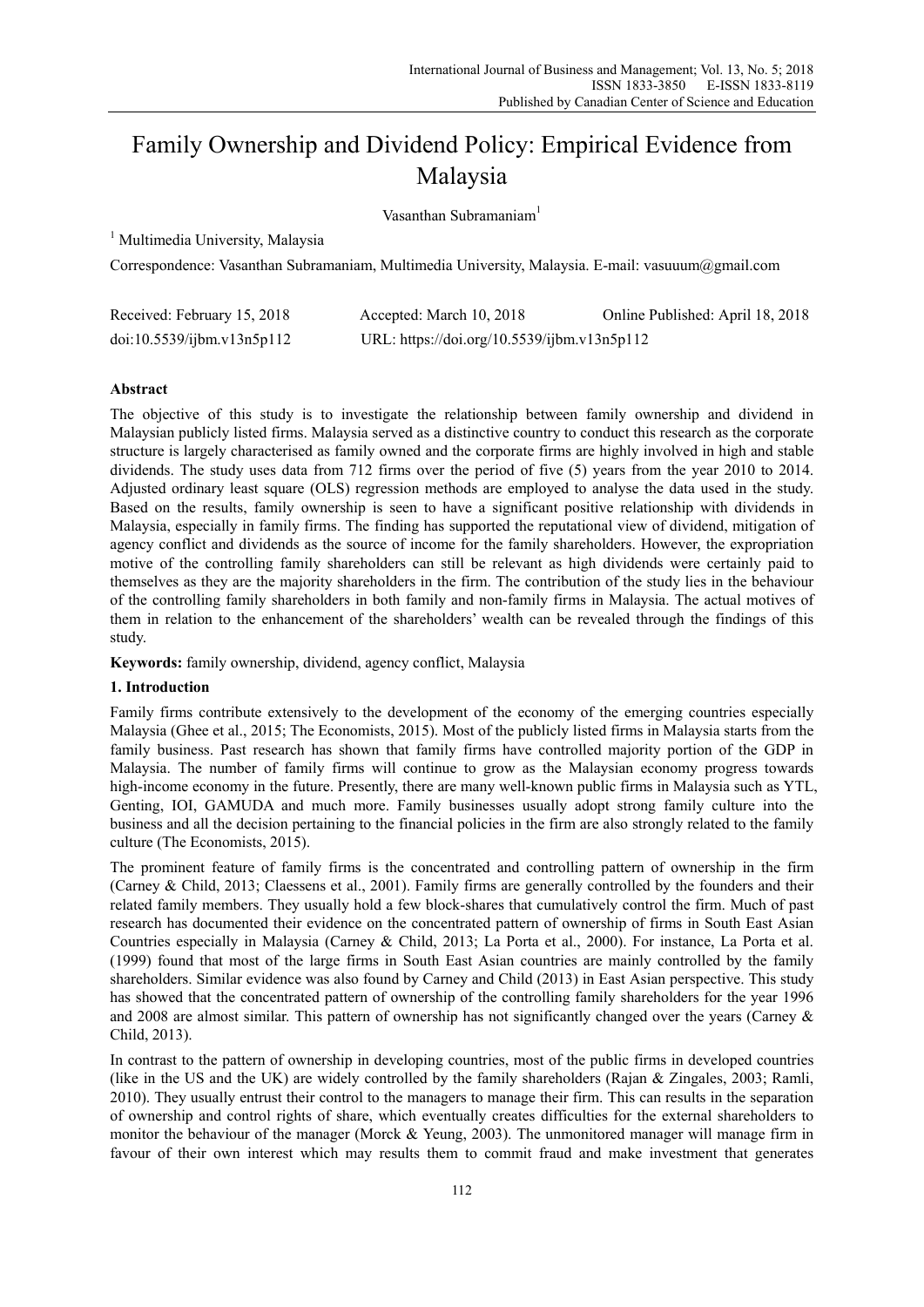sub-optimal returns. This separation of ownership and control rights in public firms eventually leads to agency conflict between the external shareholders and managers (Type 1) agency conflict (Jensen & Meckling, 1976). The creation of this agency conflict is also due to the interest of the principals (shareholders) are not aligned with the interest of the managers in the firm.

However, in the firms with concentrated and controlling pattern of ownership, firm's management is usually pre-dominantly controlled by the controlling family shareholders (Gonzalez et al., 2014). The controlling shareholders usually closely monitor the behaviour of the managers in the firm, which reduces the separation between ownership and control rights of shares in the firm. Moreover, the controlling family shareholders usually appoint their own family members to hold position in the management team (Gonzalez et al. 2014). Therefore, the prevalence of this controlling power of the family shareholder can reduce Type 1 agency conflict generated by the self-centred managers. However, excess control rights of the controlling family shareholders may generate another type of agency conflict between the controlling shareholders and minority shareholders (Type 2) agency conflict. This can be the worst type of agency conflict as the controlling shareholders may misuse their substantial control to act in favour of their self-interest (family interest) rather than work to enhance the overall shareholders' wealth (Young et al., 2008).

Since the controlling power can generate conflict of interest between the shareholders in the firm, their decision on the firm's financial policy may also be in the conflicting position. One of the most important and frequent financial decision in the firm is decision on its dividend policy. The conflict of interest of the controlling family shareholders may indirectly affects the dividend policy decision, as argued by Jensen (1986) and La Porta et al. (2000). Nevertheless, the controlling power of the family shareholders can also provide an alternate governance mechanism in the firm (Mishra et al., 2001). Family shareholders may manage their firms efficiently with the strong business value to enhance the overall shareholders' wealth. As a results of this, family firms could perform better compared to the other types of firm. The family traits are not necessarily harms the shareholders, but instead it could provide a competitive advantage that can improve firm performance in the future. Firms that are perform better can also pay high dividends to its shareholders.

The study is focussed on the Malaysian corporate environment as the Malaysian firms are highly owned by the family shareholders (Carney & Child, 2013). These firms are also classified as one of the largest dividend payers in Asia (Yap, 2012) and stable dividends were paid across multiple years (Pandey, 2013). There are much research on the subjects of ownership structure and the dividend policy that have been conducted in developed and large economies. However, no studies have been conducted in Malaysia by using data of all firms listed on Bursa Malaysia. More accurate contribution can be highlighted by using all data of firms rather than a selected sample firms. Further, as the firms in developing countries are having unique characteristics of corporate culture, it may provide a different and meaningful contribution to the research of ownership structure and dividend policy.

Additionally, there are some studies were conducted in Indonesia, China and Columbia which concluded that the controlling family shareholders were involved in expropriation activities through payment of low dividends (Mulyani et al., 2016; Lv et al., 2012; Gonzalez et al., 2014). However, the controlling family shareholders in Malaysia may not necessarily involve in the expropriation activities as found in the above studies. The shareholders' protection in Malaysia (Faccio et al., 2001) may provide a platform for the minority shareholders to exert pressure on the management of the Malaysian firms to pay high dividends. Thus, the theoretical contribution is that the controlling family shareholders may not necessarily create agency conflict (Type 2) in the firm. Further, the 'outcome model' discussed by La Porta et al. (2000), may also be relevant in Malaysia. Based on this 'outcome model', dividends were paid due to the strong legal protection of the shareholders. Hence, Malaysian public firms may pay high dividends to satisfy the needs of the minorities who can anticipate potential expropriation activities with the presence of the controlling ownership.

The study, therefore, raised the following research question: What is the relationship between family ownership and dividend policy in Malaysia? The following sections of the study are structured as follows: Section 2 is on the review of literature related to family ownership, agency conflict and dividend. Hypothesis formulation is also discussed in Section 2. Section 3 provides the model, data description, measurement of variables and the research methodology. The results are presented in Section 4 and discussed in Section 5 while the final section, Section 6 concludes the study.

#### **2. Review of Literature**

#### *2.1 Family Ownership, Agency Conflict and Dividend*

Agency theory is the underlying theory that discussed agency relationship in the firm controlled by the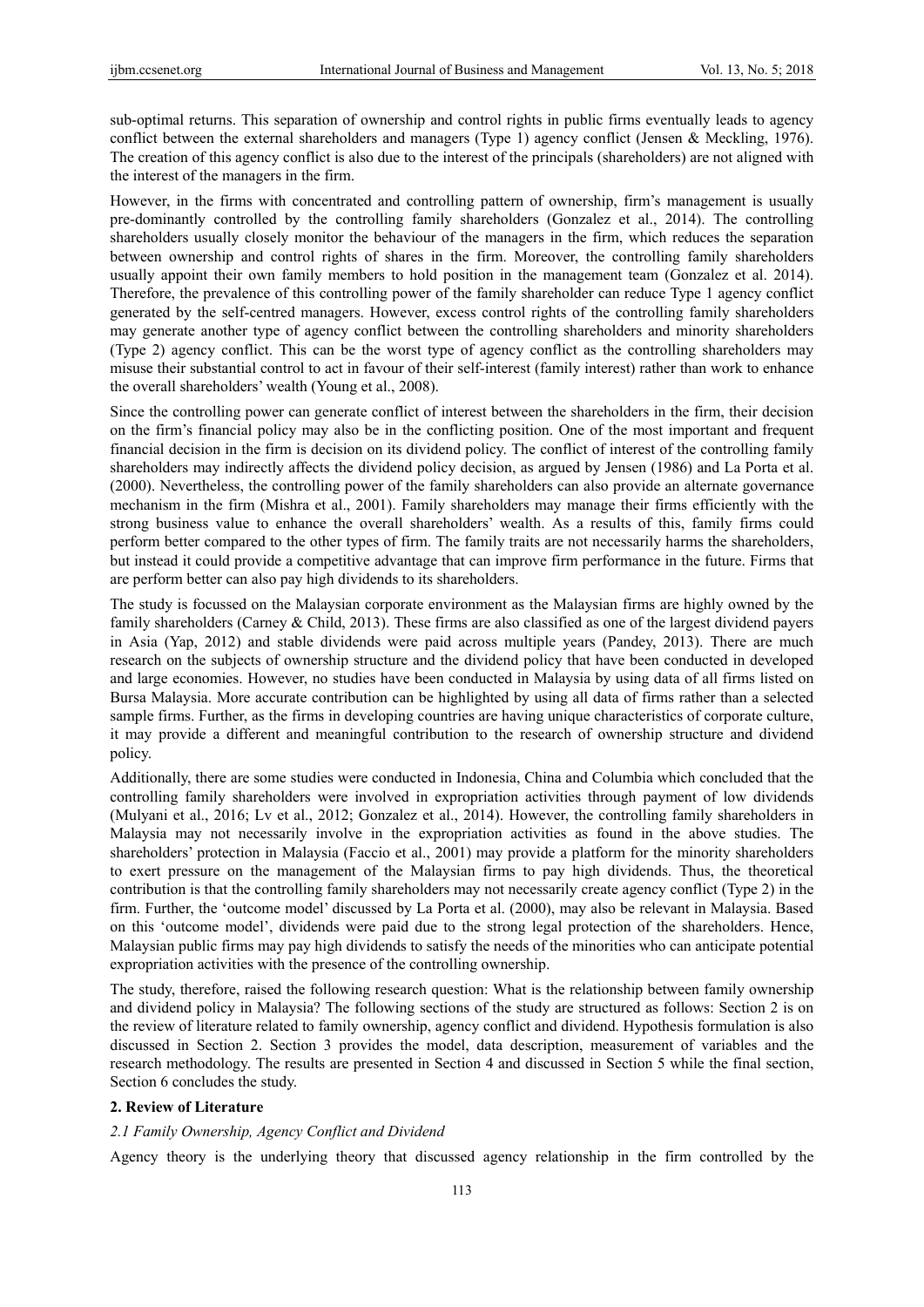controlling family shareholders. The core concept of the agency theory is on the conflict of interest that arises from risk sharing by the principals (external shareholders) and the agents (internal shareholders) in the firm (Frank & Meyers, 1933; Mitnick, 1973; 2015). Principals are the shareholders of the firm while the agents are the management team entrusted by the principals to manage the firm. Conflict arises as these parties were having a different risk tolerance that aims for different goals and objectives on the business transactions. Therefore, agency theory is important as it implies the agency relationship between the shareholders and the agents in the firm.

Agency theory has been used by many scholars in finance literature such as Jensen and Meckling (1976), Eisenhardt (1989) and Mitnick (1973). In a nutshell, agency theory is about the principal-agent relationship which is formed as a basis of the corporate governance model. The pivotal justification of the modern enterprise is the conflicting interest between the insiders and outsiders of the firm (Jensen & Meckling, 1976). The conflicting interest is also the consequences of the separation of ownership and control rights of the shareholders in the firm. Basically, there are two natures of conflict that arises in an agency relationship (social interaction) (Eisenhardt, 1989; Mitnick, 1973, 2015), namely is when the desire of the principal and agent differs and when the principal could not monitor the entrusted agent in the firm. As the principal and agent's desire differ, their goals and objectives may also differ substantially (Jensen & Meckling, 1976). The principals' intention is to raise their shareholdings value while the agent's intention is to raise the compensation. The situation becomes even worst with the lack of transparency on the activities of the agent in the firm. Both of these problems will lead to the vulnerability of the agency relationship in the firm.

Generally, as discussed earlier, two types of agency conflict arise in the firm; the first is Type 1 agency conflict between the managers and shareholders, and the second is Type 2 agency conflict between the controlling shareholders and minority shareholders (Jensen & Meckling, 1976; Eisenhardt, 1989). A firm controlled by family shareholders would have severe Type 2 agency conflict compared to Type 1 agency conflict. Family shareholders are the most prominent type of shareholders in emerging countries, especially in Malaysia (Carney & Child, 2013; Claessens et al., 2001). They may act in several ways to obtain substantial benefits from exploiting their control and power in the firm (Fama & Jensen, 1983). The action of the controlling shareholders may be detrimental to the minority shareholders. The overall wealth of the shareholders is not being taken care of by the controlling shareholders. This problem arises as the interests of the controlling shareholders and the minority shareholders are not aligned with each other (Fama & Jensen, 1983). Conversely, family firms can also contribute positively to the improvement of the agency relationship by making decisions more quickly and fairly which would be of great service to the minority shareholders (Mishra et al., 2001). This could guarantee long-term stability, commitment to service the shareholders, and love for the business (James, 1999). In fact, according to La Porta et al. (1999), many large firms would like to adopt the family traits in order to enhance the competitive advantage of the business and improve their firm performance in the long-run.

Agency cost model has been widely used in the finance literature especially in those discussing dividend policy (Jensen, 1986; La Porta et al., 2000). Miller and Modigliani's (1958) seminal papers which discussed the irrelevance of dividend policy led to the interest in the issue of corporate dividend policy in finance literature. No final conclusion with regards to the dividend policy of the firm has been achieved. Scholars have modelled a number of hypotheses that could explain the purpose of the dividend policy; however, the issue still remains a puzzle. Some hypotheses on dividend could be viewed from the agency cost perceptive. The dividend could be the result or solution to the agency conflicts (Easterbrooks, 1984). Dividends could bridge the gap in the agency relationship between managers and shareholders and that of the controlling shareholders and the minority shareholders.

According to Easterbrooks (1984), dividends can reduce agency problem in the firm. Firms that have paid dividends would have lack of retained earnings that can be used to finance future projects. Hence, these firms need to use the external capital to finance those projects. The use of external capital is more effective as it could discipline the managers (Easterbrook, 1984). Management scrutiny could be enhanced and this could limit managers from extracting private benefits from the firm. Dividend reduces agency cost by improving the monitoring behaviour and risk-taking incentives of the managers (Easterbrook, 1984; Jensen, 1986). Thus, dividends can be classified as a cost-effective substitute for the monitoring role of the shareholders. Moreover, as argued by Jensen (1986), the dividend could also reduce the availability of cash flow in the hand of managers, thus it can reduce agency cost on the free cash flow. Managers may misuse the mandate and power given to them by using cash to invest in their preferred projects (pet-projects) rather than paying dividends to the shareholders (Jensen & Meckling, 1976; Afza & Mirza, 2010). The investment in the preferred projects may be the result of the motive to expropriate or tunnel resources from the firm. The misuse of free cash flow could be diminished by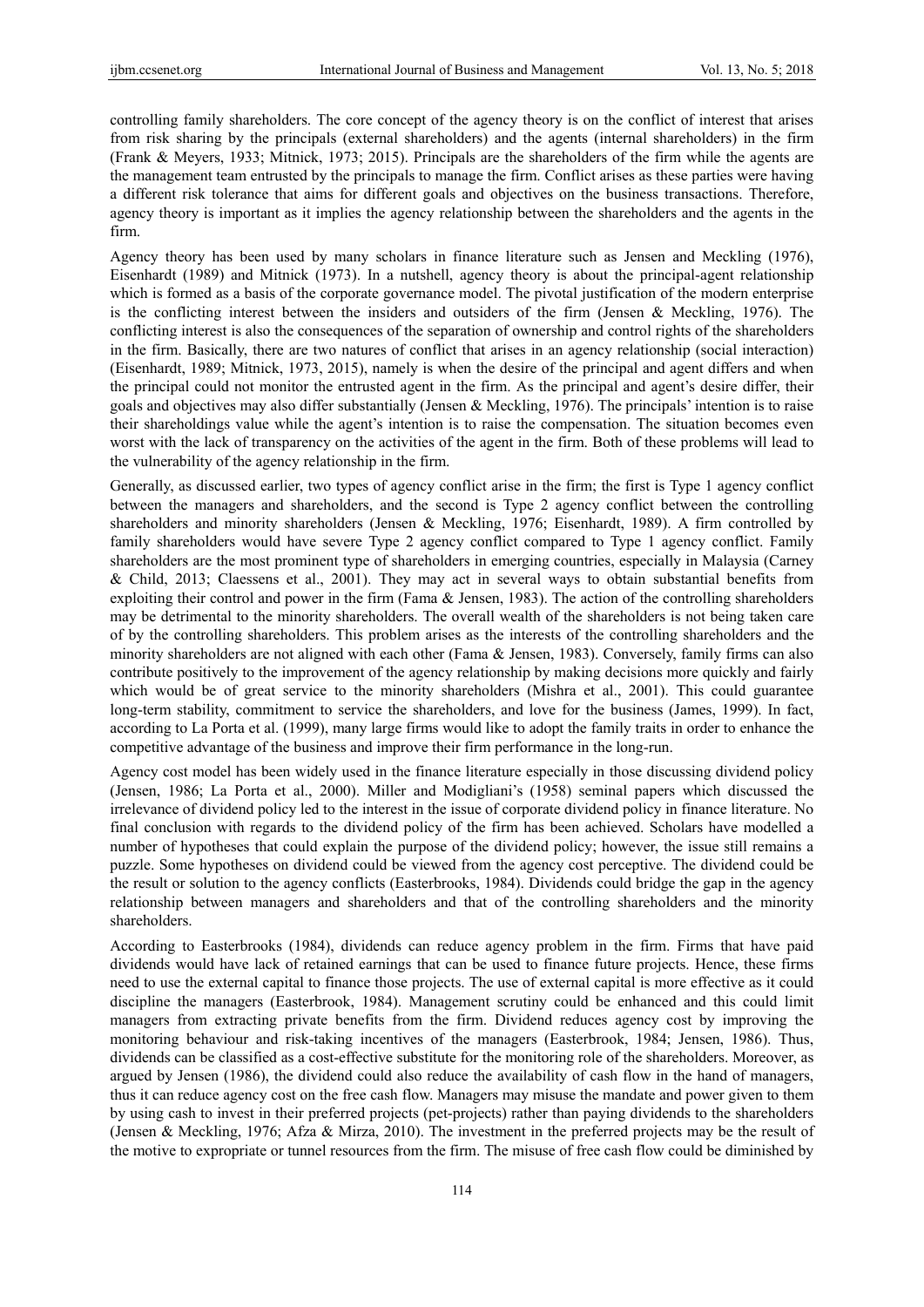transferring out the cash to shareholders in the form of dividends (Mancinelli & Ozkan, 2006). Hence, dividends could diminish this agency conflict by limiting resources at the managers' discretion (Easterbrook, 1984; Jensen, 1986; Mancinelli & Ozkan, 2006). Additionally, according to Jensen (1986), the commitment to pay high dividends curbs the managers' behaviour of engaging in over-investment. Therefore, investment and dividend policies are interrelated with each other, which is against the arguments propounded by Miller and Modigliani (1958).

Nevertheless, the controlling shareholders may engage in rent extraction and enjoy private benefits of control from high dividends for themselves (Gugler & Yurtoglu, 2003; Pindado et al., 2012). Payment of high dividends to themselves could actually transfer the firm's cash flow to the controlling shareholders. The extraction of the resources is against the interest of the minority shareholders.This behaviour is usually profound in firms where corporate pyramid structure exists as discovered by Faccio et al. (2001) in their study of firms in Western Europe and East Asian countries. Controlling shareholders basically try to mask their expropriation behaviour through high dividend pay-outs, where the minority and non-family shareholders could signal credibility of behaviour from the high dividends (Pindado et al., 2012). This scenario is far better than the environment where the dividend is rarely being paid. In this scenario, the dividend could be the result of agency conflict (dividend creates agency conflict) consistent with the argument posed by Easterbrooks (1984). It usually happens in the countries with strong legal protection to the minorities.

The interrelations between agency conflict and dividends are supported by Rozeff (1982). Rozeff (1982) argued that the optimal dividend policy can minimize the transaction costs and agency cost of the firm. Holder et al. (1998) and Saxena (1999) have supported these arguments based on the study using the US firms. While the free cash flow hypothesis provided by Jensen (1986) has been supported by Lang and Litzenberger (1989) who found that dividends could mitigate agency cost related to over-investment. La Porta et al. (2000) found that high dividends are usually paid in the country with strong shareholders' protection based on the 'outcome' and 'substitution' models. The 'outcome' model explained that dividend is the outcome of strong corporate governance practice (strong legal protection) in the country. Dividends could reduce the expropriation initiative in the firm. However, according to 'substitution' model, high dividends actually substitutes the compliance of corporate mechanism in a country that is poorly governed (weak legal protection). In this case, high dividends usually paid to establish a reputation among the shareholders to raise capital in the future (Benjamin et al., 2016; Schmid et al., 2010).

#### *2.2 The Relationship between Family Ownership and Dividend*

In order to answer the Research Question (RQ) presented in introduction section, i.e., the relationship between family ownership and dividend in Malaysian publicly listed firms, the following hypothesis was developed based on the review of the literature and research gaps in the previous studies. Firms controlled by family shareholders are found everywhere in the world especially in developing countries (Carney & Child, 2013; Claessens et al., 2001; La Porta et al., 1999) including Malaysia. The association between family ownership and the dividend was examined through agency theory perspective. Controlling family shareholders have stronger incentives to monitor managers (Easterbrook, 1984; Jensen, 1986; Rozeff, 1982; Shleifer & Vishny, 1986) and thus, they can reduce Type 1 agency conflict. However, the power and control of controlling family shareholders can give rise to another type of agency conflict (Type 2), and they can thus influence the dividend decision in the family firms (Mehboob et al., 2015).

The prevalence of ownership by the controlling family shareholders and legal protection for shareholders in Malaysia (Faccio et al., 2001) would anticipate a favourable positive relationship between family ownership and dividend. Family shareholders will pay high dividends to safeguard their reputation in the firm, consistent with the argument of Benjamin et al. (2016), Weisskopf (2010) and Schmid et al. (2010). Reputation is important in family firms as it enables the raising of capital in the future. Furthermore, high dividends can also overcome agency conflicts (both Type 1 and Type 2) as dividend can substitute monitoring role on the management (Anderson & Reeb, 2003; Pindado et al., 2012). By transferring cash to shareholders through dividends, agency conflict on cash can be reduced. Family shareholders may also pay high dividends as dividends are the only source of income for family members, as argued by Carney & Gedajlovic (2002) and Isakov and Weisskopf (2014; 2015). Hence, dividends can satisfy the income needs of the family shareholders. However, high dividends can also be paid for expropriation initiatives by the family shareholders. Since the family shareholders are the major shareholders in the firm, a large portion of dividends are paid to themselves; hence, they can disgorge cash indirectly. This behaviour of 'masking' expropriation with high dividends usually happens in the environment with strong legal protection for the minority shareholders (Faccio et al., 2001). Family shareholders do not want their expropriation activities to be known to the regulators and the other shareholders.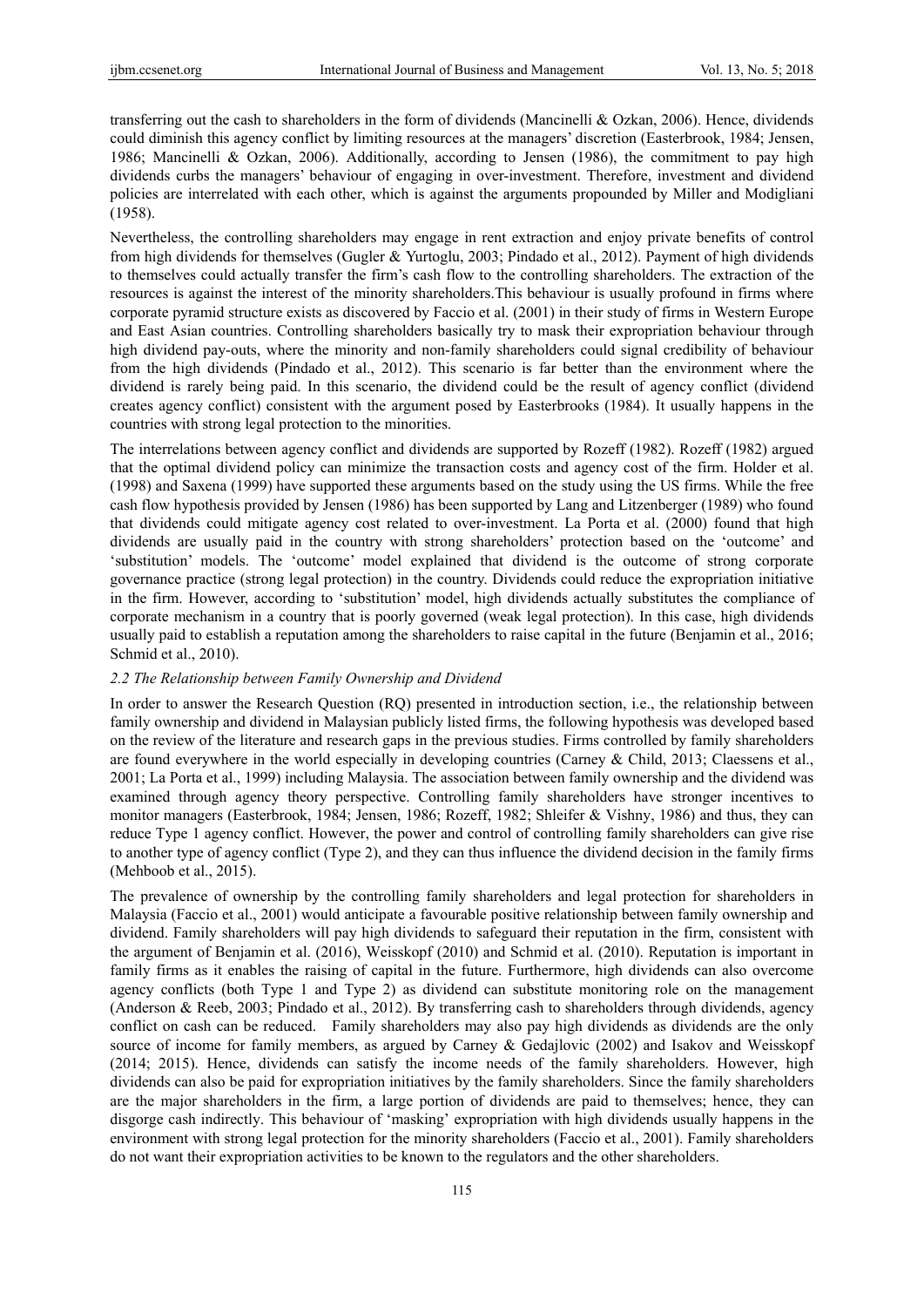Therefore, it is expected that family ownership may significantly positive in influencing dividend policy in Malaysia. The proposed hypothesis is as follows:

# *Hypothesis 1 (H1):*

*Family ownership is significantly positive in influencing dividend policy in Malaysia.* 

## **3. Models and Data Description**

#### *3.1 Models and Measurement of Variables*

To achieve the aims of this study, the following equation was formulated to answer research question raised in the introduction section.

$$
DY_{it} = \alpha_0 + \beta_1 FO_{it} + \beta_2 ROA_{it} + \beta_3 DR_{it} + \beta_4 SG_{it} + \beta_5 MBV_{it} + \beta_6 FS_{it} + BS_{it} +
$$
  

$$
\beta_8 IDR_{it} + \beta_9 DUM\_IND_{it} + \beta_{10} DUM\_YR_{it} + \epsilon_{it}
$$

The dependent variable, dividend (DY) is measured by the dividend yield ratio, defined as the value of the cash dividends paid divided by market capitalisation. Cash dividends paid during the year excludes share repurchases because it was rarely practiced by Malaysian firms, consistent with the approach used by Miko and Kamardin (2015) and Benjamin et al. (2016). The use of dividend yield as the dependent variable is consistent with Gonzalez et al. (2014) and Ramli (2010).

The independent variable used in the study is family ownership. Family ownership is defined as the percentage of share ownership of founders and their related family members over total shares in the firm. The ownership of family shareholders was identified from direct and indirect (ownership through the other firms that own the firms in the study) shareholdings of the firm. The sections of directors' profile, list of 30 largest shareholders, list of substantial shareholders and directors' shareholdings in the annual report were referred to in order to identify the ownership of the family shareholders. The family relationship of the shareholders and directors are usually disclosed in those sections of the annual report based on the provisions of Companies Act, 1965 under Section 69D (1) and Bursa Malaysia Listing requirements. The definition of family relationship is also provided in Section 122A, Malaysian Companies Act, 1965, which defines family members as the spouse, parent, child, brothers or sisters and the spouse of that child, brothers or sisters. The shareholders were considered from the same family of the controlling shareholders if their surname is the same. Malay and Indian shareholders from the same family share the same father's name after their own given name. However, for the Chinese shareholders, they share the same surname at the beginning of their name. The same could also be applied to shareholders from other races (other than Malay, Chinese and Indians) as well. After identification of the family shareholders, their percentage was summed up to determine the family ownership of the firm. A firm is categorised as a family firm if the firm is owned by a family member or group of family members who collectively owned at least 10% or more of the total shareholdings. This definition of family firms is consistent with the study by Chen et al. (2005), La Porta et al. (1999) and Claessens et al. (2001).

The control variables used in the study are profitability (return on assets, ROA), debt (debt to assets ratio), sales growth (change in sales over a one-year period), investment opportunities (market-to-book ratio, MBV) and firm size (natural log of total assets at the end of the financial year). The control variables that are related to the governance characteristics are board size (number of directors on the board) and board independence (ratio of independent directors over the total number of directors). These control variables are used in the study as they are found to be statistically significant in influencing dividends in past studies. Table 1 lists the variables used in the study, their measurements, expected signs and the prior studies that had used these measurements.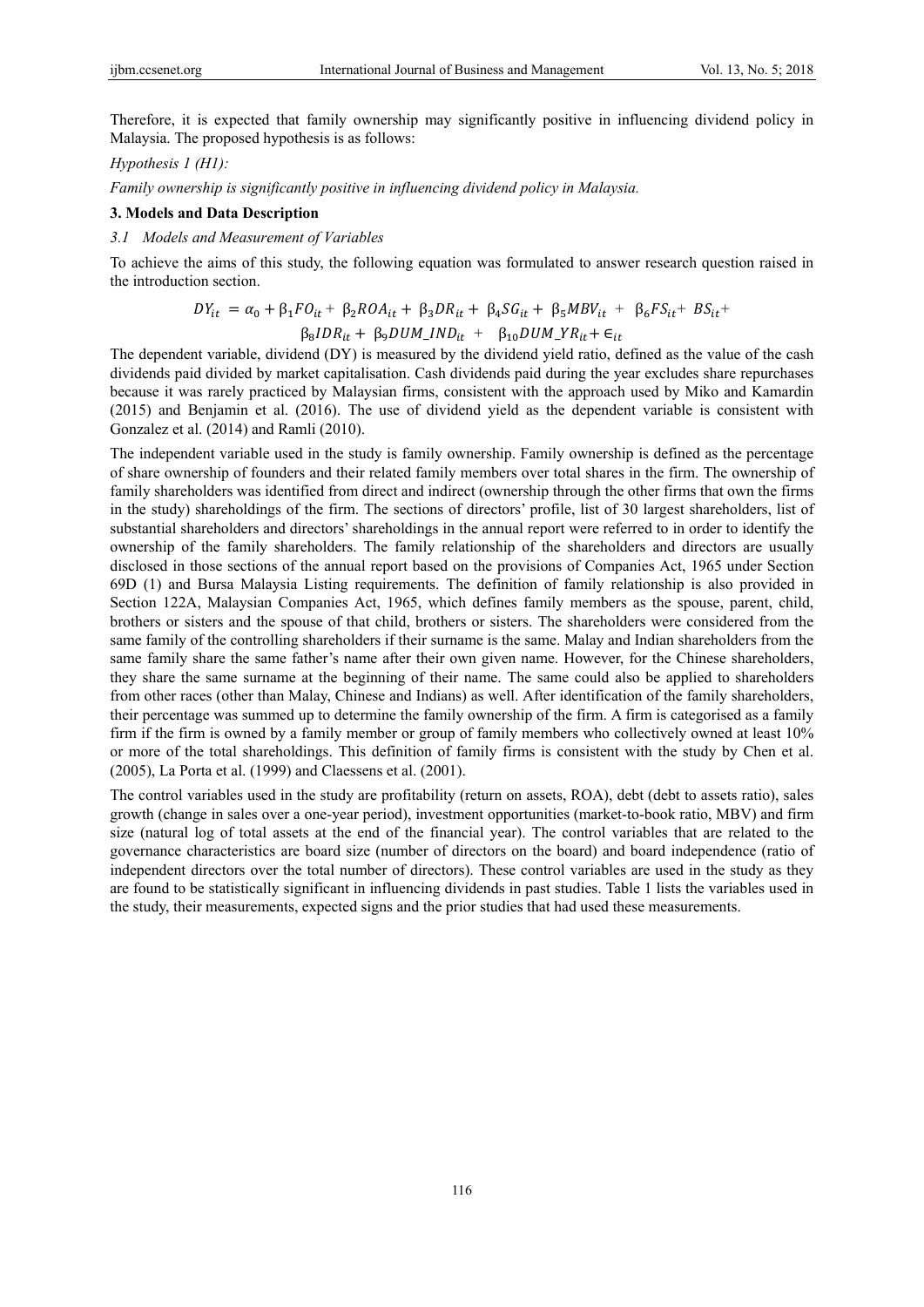| <b>Variables</b>             | <b>Notation</b> | <b>Explanation</b>                                                                                                    | <b>Previous works</b>                                                  | <b>Expected</b><br>Sign |
|------------------------------|-----------------|-----------------------------------------------------------------------------------------------------------------------|------------------------------------------------------------------------|-------------------------|
| <b>Dependent Variable</b>    |                 |                                                                                                                       |                                                                        |                         |
| Dividend                     | DY              | Cash dividends divided by market capitalization<br>(total market value of common shares at the end of<br>the year     | Gonzalez et al. (2014); Ramli<br>(2010)                                |                         |
| <b>Independent Variables</b> |                 |                                                                                                                       |                                                                        |                         |
| Family<br>Ownership          | <b>FO</b>       | Percentage of share ownership of the founders and<br>their family members over the total shareholdings in<br>the firm | Chen et al. (2005), La Porta et al.<br>(1999); Claessens et al. (2001) | $^{+}$                  |
| <b>Control Variables</b>     |                 |                                                                                                                       |                                                                        |                         |
| Profitability                | <b>ROA</b>      | Total earnings before interest and taxes divided by<br>total assets                                                   | Ahmad et al. (2003); Benjamin et<br>al. $(2016)$                       | $^{+}$                  |
| Debt                         | DR              | Total debt over total assets                                                                                          | Al-Maskati et at. (2015); Bokpin<br>(2011)                             |                         |
| Sales Growth                 | SG              | Annual growth rate of the total sales of a firm for a<br>certain year as compared to the previous year                | Hoechle et al. (2012); Bokpin<br>(2011)                                |                         |
| Investment<br>Opportunities  | <b>MBV</b>      | Market to book value ratio of the ordinary shares<br>capital                                                          | Fenn & Liang $(2001)$                                                  |                         |
| Firm Size                    | FS              | Natural logarithm of total assets                                                                                     | Ahmad et al. (2003); Kang & Lee<br>(2014)                              | $\ddot{}$               |
| <b>Board Size</b>            | <b>BS</b>       | Number of directors on the board (BODs)                                                                               | Ramli (2010)                                                           | $^{+}$                  |
| Board<br>Independence        | <b>IDR</b>      | Proportion of independent directors over the total<br>number of directors on the board.                               | Benjamin et al. (2016);                                                | $^{+}$                  |
| <b>Dummy Variables</b>       |                 |                                                                                                                       |                                                                        |                         |
| Sector Dummy                 | DUM IND         | Industry dummy, value equals to 1 if the firms are in<br>examined sectors (industries) or 0 for otherwise.            | Gaur & Kumar (2009); Hoechle                                           | n/a                     |
| Year Dummy                   | DUM YR          | Year dummy, value equals to 1 for the examined<br>years or 0 for otherwise.                                           | et al. (2012); Park & Jang (2013)                                      | n/a                     |

# Table 1. Measurement of variables

#### *3.2 Data Description and Research Methodology*

The data of the study is all firms listed on the main market of Bursa Malaysia. All the sectors of firms listed on the main market are included in the data of the study except firms from Finance (governed by different set of regulations) and Mining sectors (only one firm in this sector). The exclusion of firms in the finance sector is consistent with Lins and Sarvaes (2012) and Ramli (2010) while the exclusion of firms in the mining sector is consistent with Benjamin et al. (2016).

The data of firms used in the study were collected from the Bloomberg terminal and the annual reports of firms that can be downloaded from firm's website or the Bursa Malaysia's website. Initially, data from 734 firms are gathered. However, some of the observations of the firms were having missing values which resulted in the exclusion of these observations in the data of this study. Thus, the final number of firms used in the study reduced to 712 firms, with 2,900 firm-year observations across five (5) years period of analysis from the year 2010 to 2014. These observations are classified as unbalanced panel dataset as some of the firms may not have all the observations across the period of the study.

The data of the study were examined using descriptive statistics; to provide general overview of the data, non-parametric Kruskal Wallies (chi-squared) test; to test mean differences across the types of firm, correlation analysis; to determine the possible closeness of the relationship and finally using Ordinary Least Square (OLS) regression analysis; to examine the association between the experimental variable(s) with the dependent (outcome) variable. The results of the study are presented in the next section.

#### **4. Results**

### *4.1 Descriptive Statistics*

Table 2 presents the results of descriptive statistics for the variables used in the study.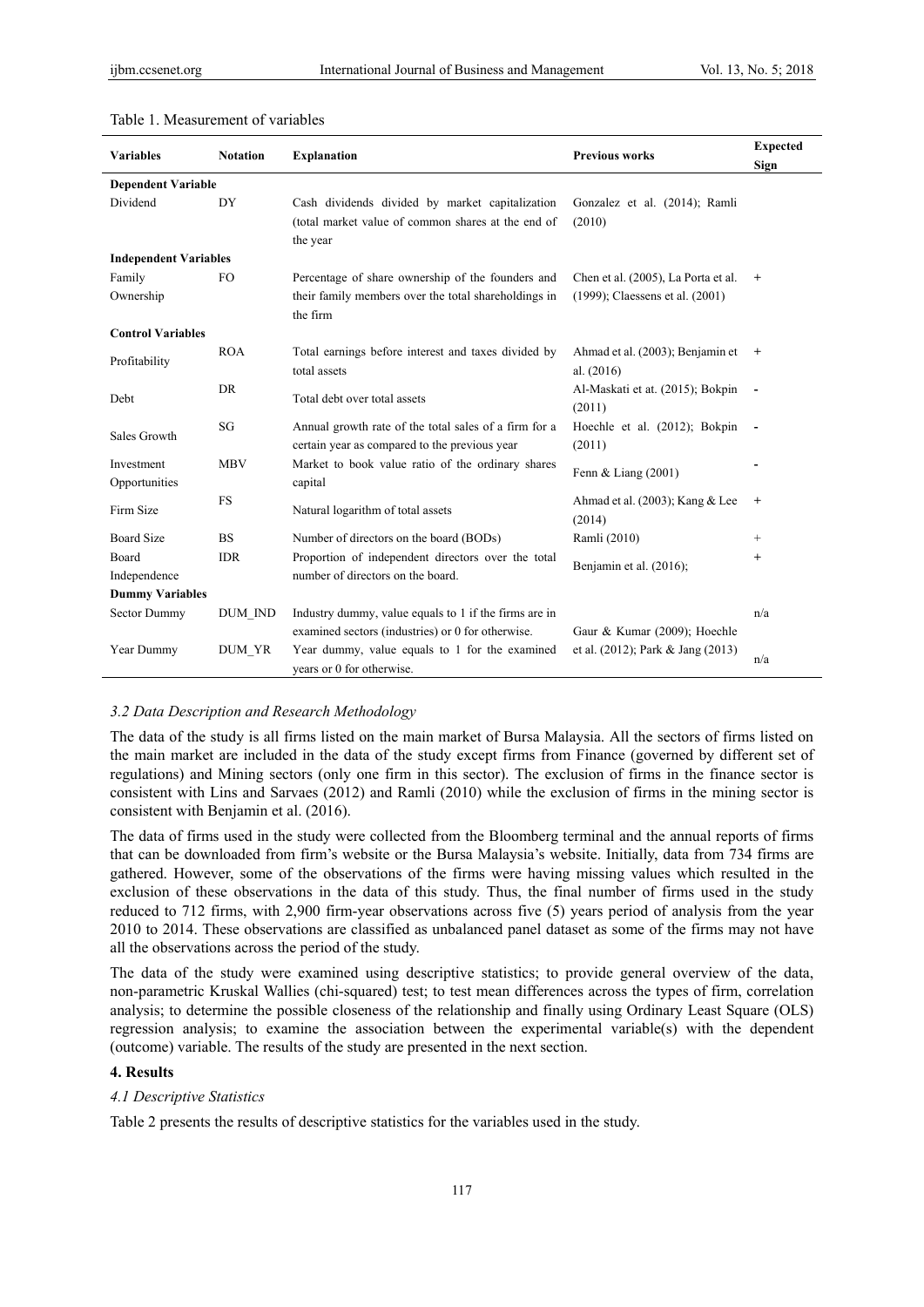|                                      | All firms<br><b>Family Firms (a)</b> |                 |         | <b>Non-family Firms (b)</b> |        | <b>Difference</b> |                           |
|--------------------------------------|--------------------------------------|-----------------|---------|-----------------------------|--------|-------------------|---------------------------|
| <b>Variables</b>                     | Mean                                 | <b>Std Dev.</b> | Mean    | <b>Std Dev.</b>             | Mean   | <b>Std Dev.</b>   | in<br>Mean<br>$(a) - (b)$ |
| Dividend (DY)                        | 2.4732                               | 5.2723          | 2.5024  | 5.5908                      | 2.2981 | 2.6482            | 0.2043                    |
| Family Ownership (FO)                | 36.1301                              | 21.0790         | 42.0863 | 16.41                       | 0.3643 | 1.6614            | 41.722***                 |
| Profitability (ROA)                  | 0.0612                               | 0.1213          | 0.0604  | 0.1172                      | 0.0656 | 0.1437            | $-0.0052$                 |
| $Debt$ ( $DR$ )                      | 0.3842                               | 0.2718          | 0.3821  | 0.2813                      | 0.3962 | 0.2054            | $-0.0141$                 |
| Sales growth (SG)                    | 15.0127                              | 110.4597        | 16.1354 | 118.2676                    | 8.2715 | 37.8445           | 7.8639                    |
| Investment<br>opportunities<br>(MBV) | 3.0266                               | 7.3064          | 2.4971  | 4.6683                      | 6.2067 | 15.2236           | 3.7096***                 |
| Firm size (FS)                       | 2.6778                               | 0.6464          | 2.6416  | 0.6163                      | 2.8950 | 0.7695            | $-0.2534***$              |
| Board size (BS)                      | 7.5566                               | 2.0889          | 7.5046  | 2.0118                      | 7.8672 | 2.4827            | $-0.3626**$               |
| Board independence (IDR)             | 0.4539                               | 0.1289          | 0.4521  | 0.1292                      | 0.4648 | 0.1264            | $-0.0127**$               |
| N                                    | 2,900                                |                 | 2,486   |                             | 414    |                   |                           |

| Table 2. Descriptive Statistics (Based on original values) |  |  |  |
|------------------------------------------------------------|--|--|--|
|                                                            |  |  |  |

*Note.* DY is measured by dividend yield (cash dividends over market capitalisation), FO is measured by the percentage of share ownership of the founders and their family members over the total shareholdings in the firm, ROA is measured by total earnings before interest and taxes divided by total assets, DR is measured by total debt over total assets, SG is annual growth rate of the total sales of a firm for a certain year as compared to the previous year, MBV is market to book value ratio of shares capital, FS is natural logarithm of total assets, BS is number of directors in the Board (BODs) and IDR is proportion of independent directors over the total number of directors' in the board. \*\*\*, \*\* & \* stand for the significance at 1%, 5% & 10% level, respectively.

The means and standard deviations were presented for the overall data in the above table. The overall data is divided into family firms (FFs) and non-family firms (NFFs) in order to observe any significant differences in the variables based on the types of firm. The basis used to classify FFs was justified in the variable section. The differences in mean between FFs and NFFs were analysed using non-parametric Kruskal-Wallis (chi-squared) test.

On average, RM 2.47 of dividends were paid for every RM 1 of the share price by publicly listed firms in Malaysia with FFs were paid slightly higher dividends compared to their NFFs counterparts (2.50 vs 2.30), although the mean dividend between these two groups was statistically insignificant. Higher dividend pay-outs among FFs is consistent with the previous study such as Isakov and Weisskopf (2015) and Benjamin et al. (2016).

In terms of family ownership (FO), mean FO for the overall public firms in Malaysia was 36.13%, while in FFs was 42.09%. This result is consistent with the previous studies such as the one by Carney and Child (2013) and Claessens et al. (2001). For the value of standard deviation, both FFs and NFFs were having lower standard deviations as compared to the overall firms. This indicates that the data are closer to the mean sample if it is characterised by respective types of firm.

Mean profitability for Malaysian firms was 0.06 for every ringgit of total assets invested in the firm while the standard deviation was close to 0 indicating that most of the observations are close to mean sample and not spread out over a wider range. FFs were having slightly lower profitability ratio as compared to the NFFs, consistent with Mulyani et al. (2016) and Huei (2012). However, as discussed earlier, FFs were seen to pay high dividends although its profitability ratio is low than NFFs. On a preliminary notes, this seems to indicate that FFs were tended to expropriate resources against minority shareholders by disbursing dividends to its shareholders although it generates lower profits than NFFs. However, this remark needs to be confirmed with the regression analysis (discussed in regression section) before reach to the conclusion. The difference in mean profitability between FFs and NFFs is statistically insignificant. In the case of debt, mean debt ratio of 0.38 indicates that Malaysian firms were using 38 cents of total debts for every Ringgit of their total assets. FFs employ slightly lower mean debt components (0.3821) as their financing method compared to NFFs (0.3962), and this is consistent with Mulyani et al. (2016). This may due to the reason that FFs usually depend on their own financial resources to finance the development activities in the firm (Anderson et al., 2003). Also, FFs usually do not have strong collateral to secure facility from the capital provider. The mean difference for debt ratio between FFs and NFFs is statistically insignificant. For the variable of sales growth, mean sales growth for the overall firms in Malaysia was 15.01%, shows that the revenue of the firm in certain year grows by 15.01% compared with the revenue of previous year. Higher mean sales growth was found for FFs (16.14) as compared to NFFs (8.27) and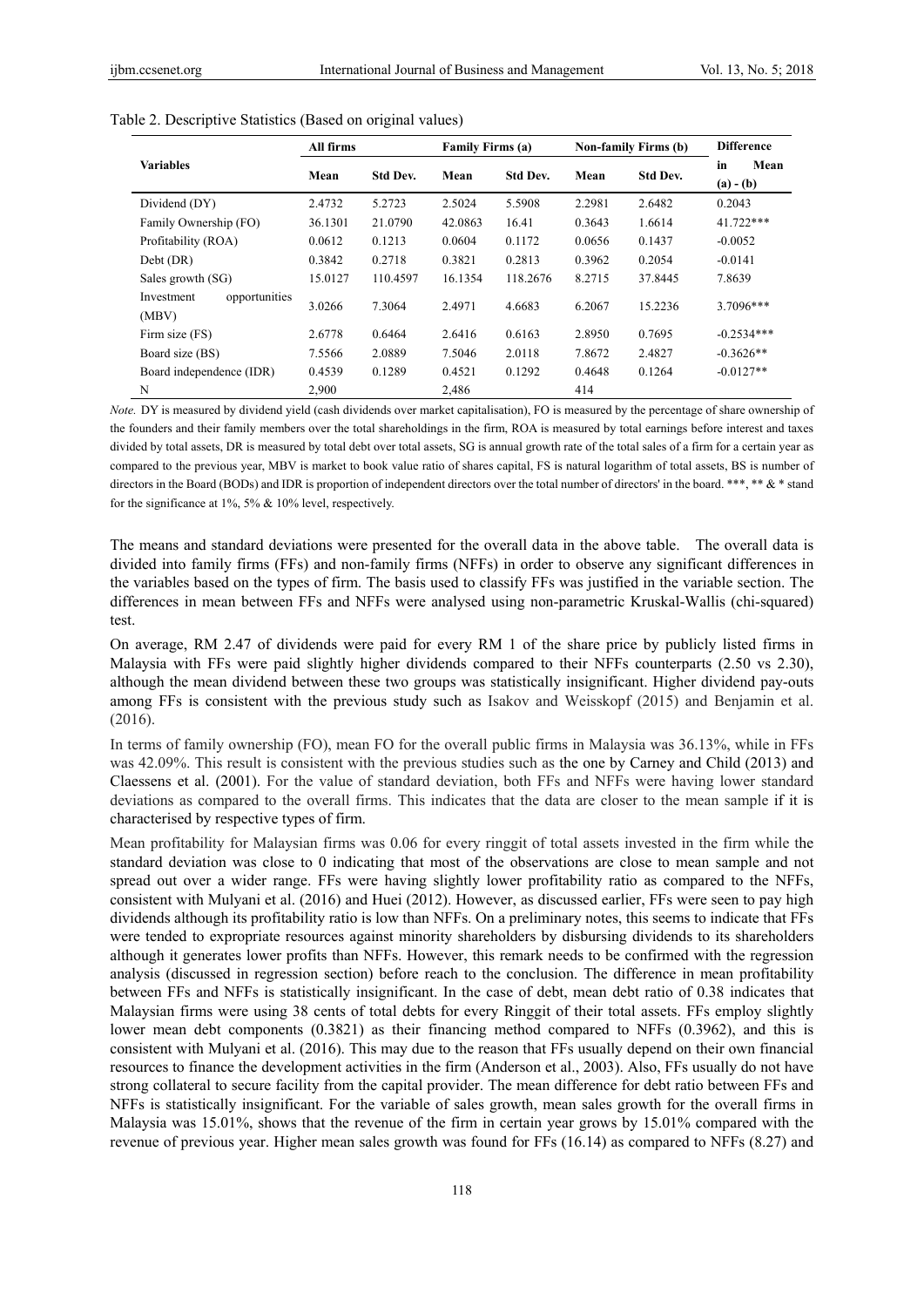this is consistent with Benjamin et al. (2016). Family shareholders tend to work hard to expand revenue of their business as the family business is their only source of income. Hence, its business growth usually higher than that of the other types of firm. Mean difference for sales growth for FFs and NFFs is statistically insignificant as well. For investment opportunities (MBV), the Malaysian public firms were having 3.03 market book value ratio. This shows that market value of firms in Malaysia is three (3) times higher than its book value. Higher market price compared to the book price describes that the company has higher investment prospects (La Porta et al., 1997; Frank & Goyal, 2003); hence, the investors would place higher trust on the future of the firm. NFFs were found to be highly trusted by the investors as the mean market book value ratio for these firms was extremely high at 6.21 on average compared to the FFs with the value of 2.49, consistent with Benjamin et al. (2016) and Korajkczyk and Levy (2003). The high trust placed on the NFFs may be due to the controlling ownership of these firms; these firms are generally controlled by the government related shareholders, institutional shareholders and/or foreign shareholders. The mean difference of investment opportunities is statistically significant (p-value  $0.01$ ) between FFs and NFFs. In the case of firm size, the mean value for all firm is 2.67 and NFFs were recorded as larger in size (2.90) as compared to FFs (2.64). This is consistent with Benjamin et al. (2016). As discussed earlier, NFFs are usually managed by either government related shareholders, institutional and/or foreign shareholders who usually have a substantial amount of fund which can be used to incorporate larger firm compared to the firm incorporated by the family shareholders. Additionally, the NFFs are also usually assemble large management team (Van-den-Berghe & Carchon, 2001). Mean firm size between FFs and NFFs are statistically significant difference from 0 (p-value  $< 0.01$ ).

The mean board size for Malaysian public firms was 7.6 (or 8) members. FFs are having slightly smaller mean board size (7.50) as compared to NFFs (7.87) and the mean difference is statistically significant at 5% level. Large board size could contribute efficiently to the management of the firm as the members are from different professional backgrounds (Ramli, 2010). As mentioned earlier, the type of ownership in NFFs usually assemble larger board size as they have sufficient resources to do so and they need to appoint affiliate personnel from the business networks to be the directors of the firm. On the aspect of independence of the board, the Malaysian public firm was having mean 45% of board independence. This average board independence ratio is in compliance to the Malaysian Code of Corporate Governance 2012 (MCCG, 2012) which requires that independent directors must make up at least one-third (1/3) of the board size of Malaysian public firms (Securities Commission, 2017). FFs are having weaker board independence (0.45) as compared to NFFs (0.46). This again may indicate that FFs may involve in the expropriation activities, thus employing weaker board could be beneficial as the influence of the independent directors on the affairs of the firm may not be strong (Setia-Atmaja et al., 2009). Both board size and board independence for FFs and NFFs are having mean differences that are statistically significant at least at 5% level.

#### *4.2 Regression Analysis*

In order to test the models of the study, regression analysis was carried out. However, correlations analysis was first performed to ensure no issues on multicollinearity.

|            | DY            | FO.          | <b>ROA</b>   | DR          | SG        | <b>MBV</b>  | FS          | <b>BS</b>    | <b>IDR</b> |
|------------|---------------|--------------|--------------|-------------|-----------|-------------|-------------|--------------|------------|
| DY         |               |              |              |             |           |             |             |              |            |
| FO.        | $0.1029***$   |              |              |             |           |             |             |              |            |
| <b>ROA</b> | $0.3100***$   | 0.0185       |              |             |           |             |             |              |            |
| DR         | $-0.1574***$  | $-0.0880***$ | $-0.0985***$ | -1          |           |             |             |              |            |
| SG         | $-0.0107$     | 0.0208       | $0.0868***$  | $0.0563***$ | -1        |             |             |              |            |
| <b>MBV</b> | $0.0987***$   | $-0.0945***$ | $0.4928***$  | $0.0665***$ | 0.0122    |             |             |              |            |
| FS         | $0.0613***$   | $-0.0108$    | $0.1237***$  | $0.2586***$ | $0.0343*$ | $0.2965***$ |             |              |            |
| BS.        | $0.0791***$   | $-0.0314*$   | $0.1079***$  | $0.0862***$ | 0.021     | $0.1406***$ | $0.3402***$ |              |            |
| <b>IDR</b> | $-0.1027$ *** | $-0.0491***$ | $-0.0891***$ | $-0.0013$   | $-0.0153$ | $-0.0249$   | $-0.0097$   | $-0.3628***$ |            |

Table 3. Correlation analysis (Pairwise Correlation) for all firm

*Note*. DY is measured by dividend yield (cash dividends over market capitalisation), FO is measured by the percentage of share ownership of the founders and their family members over the total shareholdings in the firm, ROA is measured by total earnings before interest and taxes divided by total assets, DR is measured by total debt over total assets, SG is annual growth rate of the total sales of a firm for a certain year as compared to the previous year, MBV is market to book value ratio of shares capital, FS is natural logarithm of total assets, BS is number of directors in the Board (BODs) and IDR is proportion of independent directors over the total number of directors' in the board. \*\*\*, \*\* & \* stand for the significance at 1%, 5% & 10% level, respectively.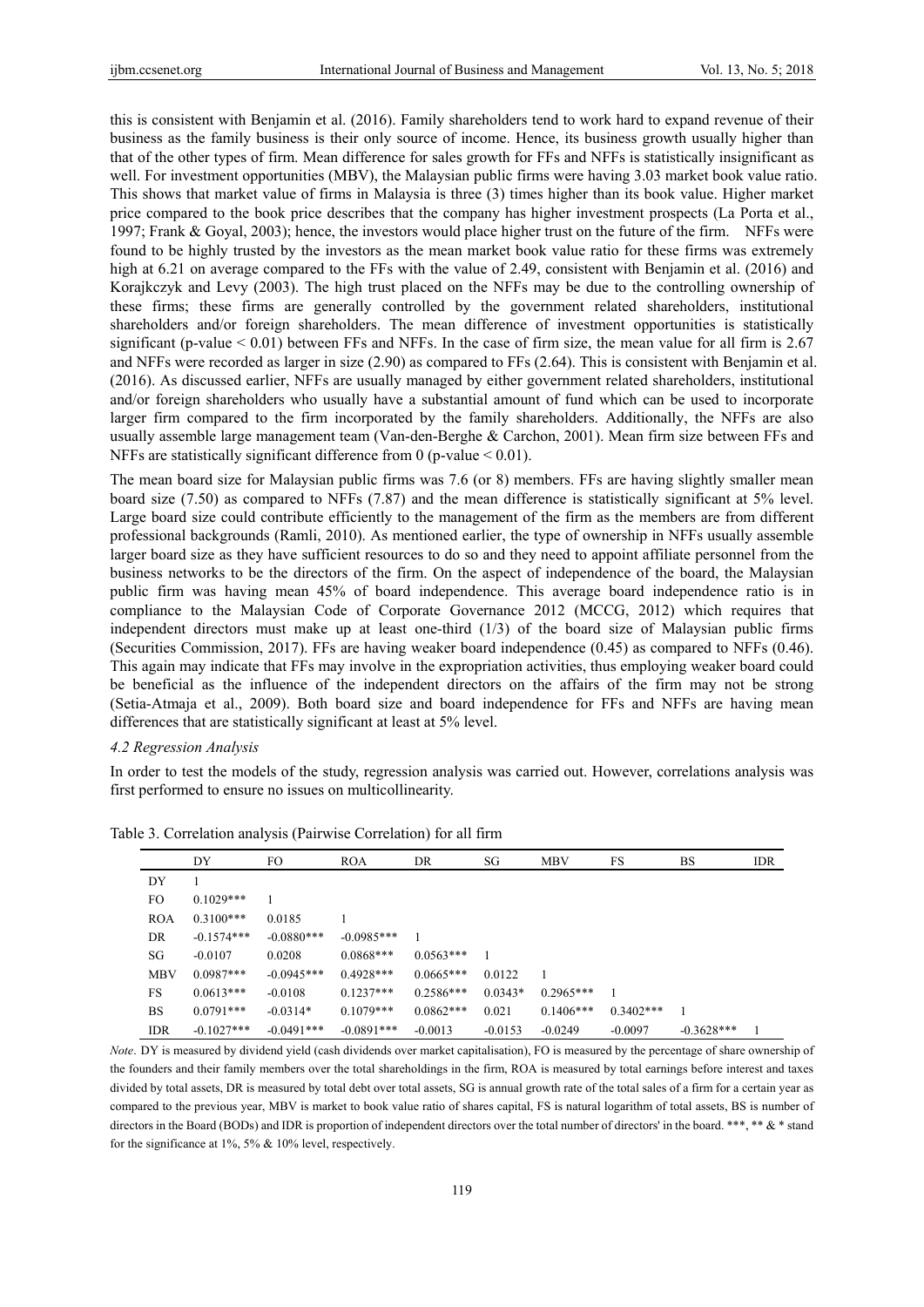From the correlation analysis, none of the variables were highly correlated with the dependent variable (the maximum correlation is 0.31). Thus, the issue of multicollinearity was ruled out on these models of analyses. Multicollinearity only arises if the pairwise correlation coefficient between two variables is above -0.7 or below 0.7 (Gujarati & Porter, 2009). All variables except SG were significantly correlated at least at 5% significance level (p-value < 0.05). The regression results of the models examined in the study are presented in Table 4.

|  |  | Table 4. Robust clustered by firm estimation |
|--|--|----------------------------------------------|
|  |  |                                              |

| <b>Variables</b> | All firms              | <b>Family firms</b>    | Non-family firms       |  |
|------------------|------------------------|------------------------|------------------------|--|
|                  |                        |                        | $-0.0236$              |  |
| FO.              | $0.0122**$ [0.0055]    | $0.0213**$ [0.0090]    | [0.1022]               |  |
| <b>ROA</b>       | $10.9330***$ [1.4518]  | 12.419*** [1.8132]     | $6.1003***$ [1.3927]   |  |
| DR               | $-2.1949***$ [0.3492]  | $-1.8995***$ [0.3996]  | $-2.404***$ [0.8365]   |  |
| SG               | $-0.0016$ *** [0.0005] | $-0.0016$ *** [0.0004] | $-0.003489$ [0.0048]   |  |
|                  |                        |                        | $-0.017161$            |  |
| <b>MBV</b>       | $-0.0338*$ [0.0191]    | $-0.023787$ [0.0274]   | [0.0149]               |  |
|                  |                        | 0.160238               |                        |  |
| FS.              | $0.3573**$ [0.1411]    | [0.1781]               | $0.83211***$ [0.2719]  |  |
|                  | 0.342<br>[0.0396]      | $0.0402442$ [0.0434]   | $-0.05003$             |  |
| <b>BS</b>        |                        |                        | [0.0885]               |  |
| <b>IDR</b>       | $-1.6522***$ [0.5918]  | $-1.4452**$ [0.6572]   | $-2.489**$<br>[1.2525] |  |
| Intercept        | $1.7927***$ [0.5228]   | $1.51458***$ [0.5902]  | $2.1258**$<br>[1.0017] |  |

*Note.* DY is measured by dividend yield (cash dividends over market capitalisation), FO is measured by the percentage of share ownership of the founders and their family members over the total shareholdings in the firm, ROA is measured by total earnings before interest and taxes divided by total assets, DR is measured by total debt over total assets, SG is annual growth rate of the total sales of a firm for a certain year as compared to the previous year, MBV is market to book value ratio of shares capital, FS is natural logarithm of total assets, BS is number of directors in the Board (BODs) and IDR is proportion of independent directors over the total number of directors' in the board. \*\*\*, \*\* & \* stand for the significance at 1%, 5% & 10% level, respectively.Coefficient\*\*\* [Standard error]; Significance levels: \*\*\*Significant at 1%, \*\*Significant at 5%, \*Significant at 10%

Based on the regression results for the examined model, family ownership (FO) was recorded to be significantly positive in influencing DY (p-value < 0.05) in all firms, especially in FFs. However, FO turned out to be negatively influence DY and the relationship was statistically insignificant in NFFs. In terms of the control variables, ROA, FS and BS showed positive influence coefficient with DY while DR, SG, MBV and IDR had negative influence coefficient with DY for all firms and FFs. For NFFs, only ROA and FS positively influenced DY while the rest of the variables were negatively influencing DY. Furthermore, all the variables in all firms were statistically significant (at least at 5% level) in influencing DY except BS which had an insignificant relationship with DY. For FFs, ROA, DR, SG and IDR were statistically significant (at least at 5% level) in influencing DY, while for NFFs, ROA, DR, FS and IDR were statistically significant (at least at 1% level) in influencing DY.

The above regression results were presented by using robust clustered by firm estimation to deal with those failures in meeting assumptions on normality, auto-correlation, heteroscedasticity and observations with large residuals (Petersen, 2009). Petersen (2009) has confirmed that analysis using panel data are usually confronted by the firm-effect and time-effect. Therefore, the standard errors of the original OLS estimation could be biased across firm-effect and time-effect. Estimating regressions using robust cluster by firm-effect could produce unbiased results. However, estimating regression using robust cluster by time-effect may not necessary, as the data used in the study only covers for the period of five (5) years. Hence, a short period of time may not have time based cluster effect.

#### *4.3 Tests of Endogeneity*

Additional analysis on endogeneity test was performed to test for the robustness of associations. This endogeneity test can detect the reverse causality between dependent and independent variables in the models of the study. The issue of endogeneity in the regression can be overcome through the application of Granger Causality (GC) test (Granger, 1969). Two types of GC test were performed. First, the simple univariate test between the suspected lagged dependent variable and the current value of experimental variables was carried out. Next, the more detail GC effects (bivariate test) was carried out through simultaneous equation model consistent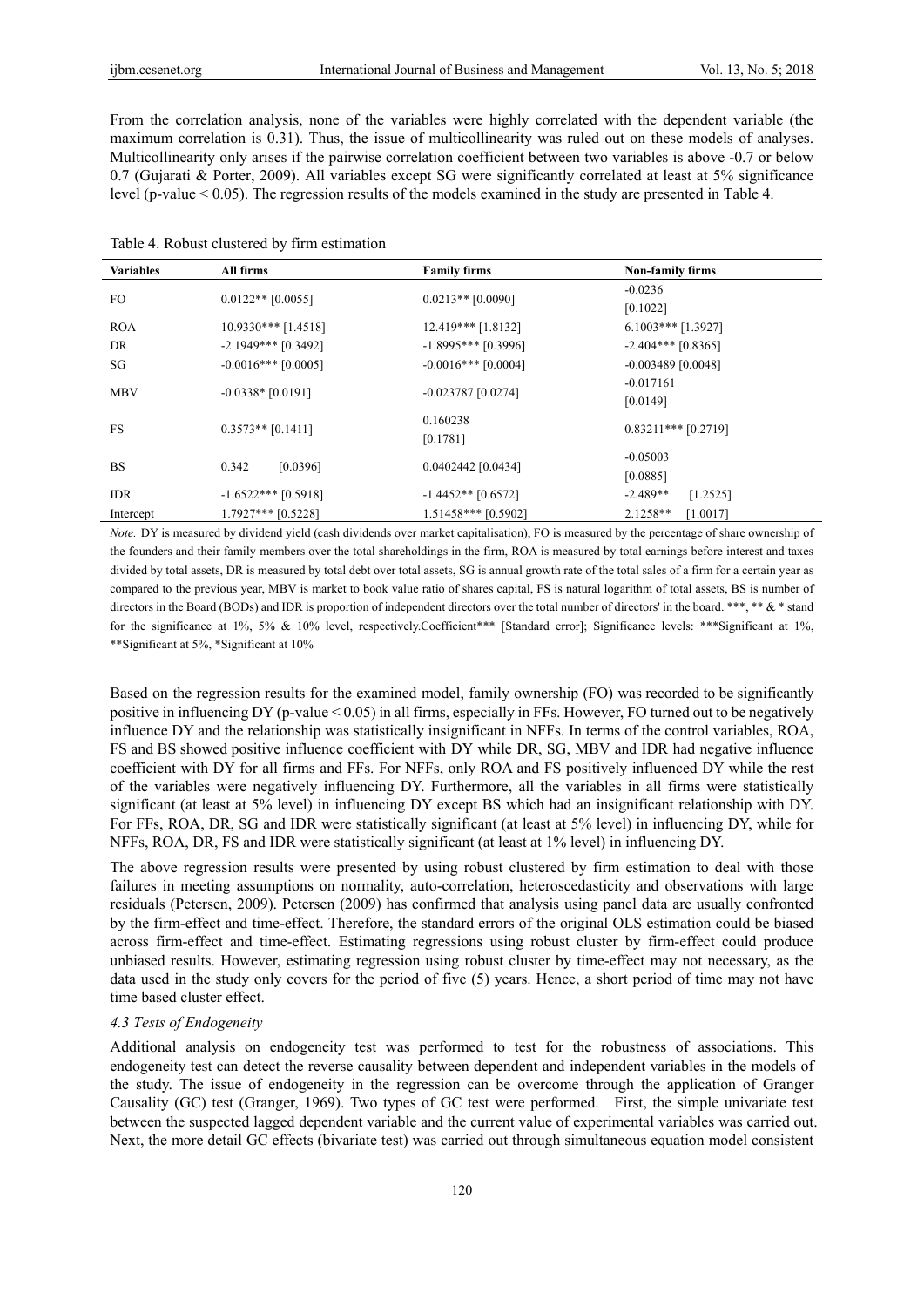with Hu and Izumida (2008). The following Table 5 and 6 present the results of the above tests:

| <b>Models</b>                         | <b>F-Statistic</b> | P-value | <b>Hypothesis</b><br><b>Result</b><br>(significant) | <b>Endogeneity</b> |
|---------------------------------------|--------------------|---------|-----------------------------------------------------|--------------------|
| Model                                 |                    |         |                                                     |                    |
| $FO_{t-1}$ does not granger causes DY | 1.89               | 0.1698  | Insignificant                                       | NO                 |
| $DY_{t-1}$ does not granger causes FO | 0.01               | 0.9039  | Insignificant                                       |                    |

*Note.* DY is measured by dividend yield (cash dividends over market capitalisation) and FO is measured by the percentage of share ownership of the founders and their family members over the total shareholdings in the firm.

| <b>Variables</b> | <b>Dependent Variable: DY</b> |              | <b>Dependent Variable: FO</b> |              |
|------------------|-------------------------------|--------------|-------------------------------|--------------|
|                  | Coefficient                   | t-statistics | Coefficient                   | t-statistics |
| $DY(t-1)$        | 0.6161                        | 42.82***     | $-0.0048$                     | $-0.12$      |
| $FO(t-1)$        | 0.0031                        | 1.37         | 0.9650                        | 155.36***    |
| <b>ROA</b>       | 5.5990                        | $9.22***$    | $-0.2150$                     | $-0.13$      |
| DR               | $-0.8062$                     | $-3.21***$   | 0.0165                        | 0.02         |
| SG               | 0.0001                        | 0.16         | 0.0005                        | 0.23         |
| <b>MBV</b>       | $-0.0272$                     | $-3.24***$   | $-0.0171$                     | $-0.74$      |
| FS               | 0.2263                        | $2.74***$    | 0.0991                        | 0.44         |
| <b>BS</b>        | $-0.0041$                     | $-0.16$      | $-0.0532$                     | $-0.75$      |
| <b>IDR</b>       | $-0.8879$                     | $-2.21**$    | $-2.3560$                     | $-2.14**$    |
| Cons             | 0.6583                        | 1.90*        | 2.6643                        | $2.8***$     |
| N                | 2031                          |              | 2031                          |              |
| Ind. Dummy       | Yes                           |              | Yes                           |              |
| Yr. Dummy        | Yes                           |              | Yes                           |              |
| R-Squared        | 0.5509                        |              | 0.9256                        |              |

Table 6. Granger causality test (bivariate test)

*Note.* DY is measured by dividend yield (cash dividends over market capitalisation), FO is measured by the percentage of share ownership of the founders and their family members over the total shareholdings in the firm, ROA is measured by total earnings before interest and taxes divided by total assets, DR is measured by total debt over total assets, SG is annual growth rate of the total sales of a firm for a certain year as compared to the previous year, MBV is market to book value ratio of shares capital, FS is natural logarithm of total assets, BS is number of directors in the Board (BODs) and IDR is proportion of independent directors over the total number of directors' in the board. \*\*\*, \*\* & \* stand for the significance at 1%, 5% & 10% level, respectively.

Based on the univariate GC test in Table 5, lagged one-year value of the dependent variable is tested against the current value of the independent variable (experimental variables) to detect any presence of endogeneity in the model used in the study, which can cause the estimation to be biased. The results show that DY does not granger causes any of the experimental variables (FO) in the study. This is shown by the p-value, which is higher than the 5% significance level. Hence, this GC test rules out the presence of endogeneity problem in the model.

Based on the detailed GC test (bivariate test) in Table 6, the presence of endogeneity is confirmed (reverse causality) if lagged one-year value of DY granger causes the current value of FO. The lagged one-year DY does not Granger causes the current value of FO, as is observed by the insignificant result. Hence, this test's results confirm that no endogeneity problem exists in the model of the study.

## **5. Discussion of Results**

FO was found to be significantly positive in influencing the dividend policy of the firms in Malaysia, especially in family firms. This results support the hypothesis formulated for the model of the study. This positive association between family ownership and dividend policy is consistent with the previous study such as Schmid et al. (2010), Weisskopf (2010) and Benjamin et al. (2016) but contradicts the view that family ownership adversely affects dividend policy in studies by Mulyani et al. (2016), Aquenaou et al. (2013) and Gonzalez et al. (2014). In term of theory, this association is consistent with the agency theory which implies the conflict of interest arises between the internal (agent) and the external shareholders (principal) (Jensen & Meckling, 1976).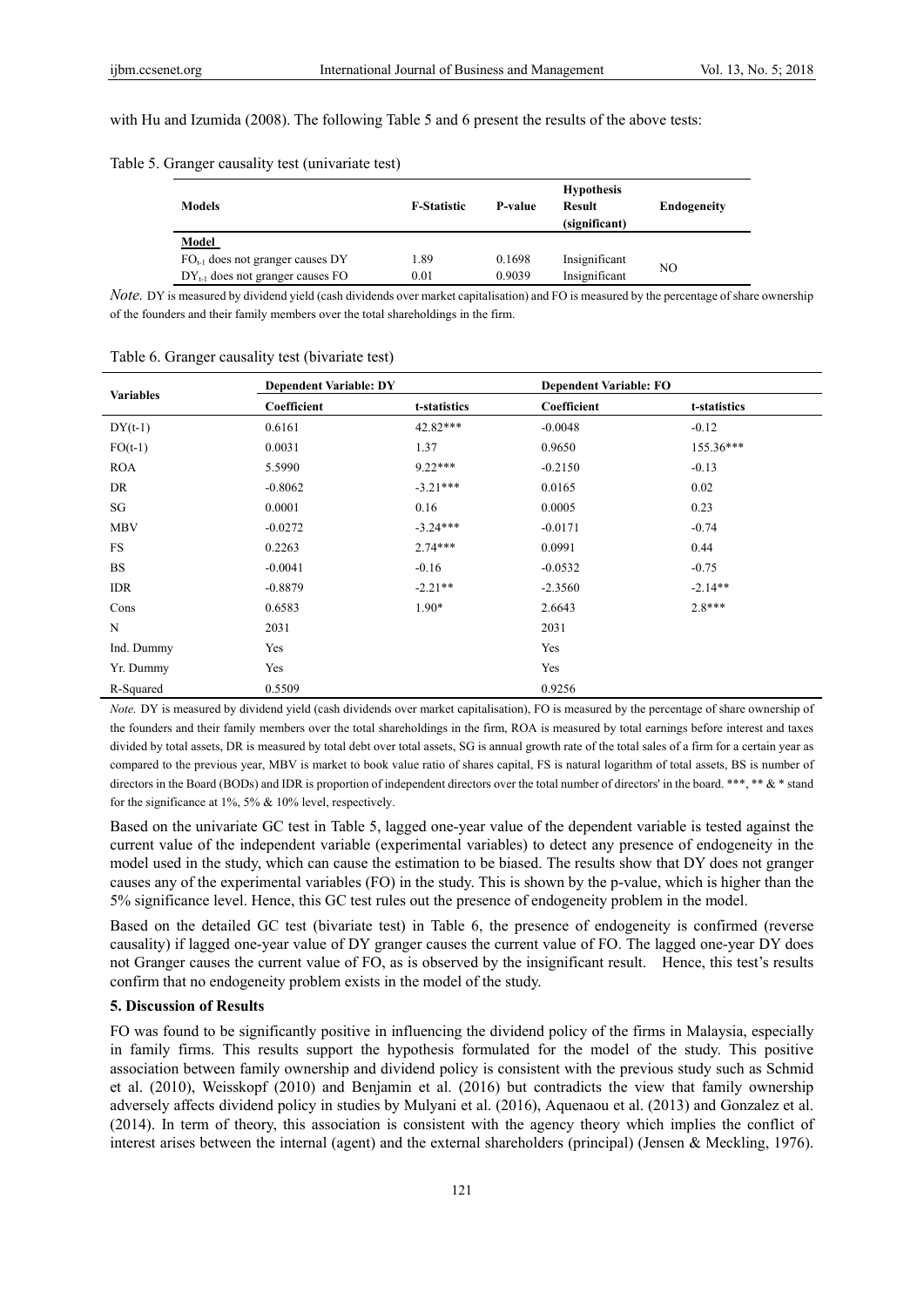Further, the association shows that the presence of the controlling family shareholders in the firm especially in FFs can improve the monitoring role on the management of the firm. Hence, it can reduce the Type 1 agency conflict. In this case, the controlling family shareholders become an alternate governance provider in their firms, as highlighted by Pindado et al. (2012).

The first argument that supports the favourable association between FO and dividend is on the reputational view of dividend, as discussed by Benjamin et al. (2016), Schmid et al. (2010) and Weisskopf (2010). The reputation of the family shareholders is essential to raise capital for firms in the future (La Porta et al. 2000). This is because the payment of dividends and subsequent issue shares in the capital market is the disciplinary mechanism of the firms controlled by the family shareholders (Easterbrook 1984; Rozeff, 1982). By paying high dividends, the interest of the family and non-family shareholders can be aligned (Wiwattanakantang, 2001). Moreover, the future investors will also not lose trust in firms with high dividends (Carney & Gedajlovic, 2002). Further, high dividends also indicate that ownership and control rights of the shareholders are not separated in the firm (Johnson et al., 2000; Morck & Yeung, 2003).

Another argument that supports the positive relationship between family ownership and the dividend is the conventional view of the dividend that can reduce the agency conflict (both Type 1 and Type 2) in the firm (Anderson & Reeb, 2003; Pindado et al., 2012), especially in the firms controlled by the family shareholders. Dividends can reduce the availability of the free cash flow in the firm, as discussed by Jensen (1986). By reduction of cash flow in the firm, either the managers or the controlling shareholders would not misuse the cash for the investments or projects that can only benefit them, rather than to all the shareholders. Further, strong legal protection for minority shareholders in Malaysia (Faccio et al. 2001) could also provide an opportunity for the minorities to exert pressure on the firm's management to pay high dividends. Thus, in this regards, dividends can substitute monitoring role of the external shareholders, especially for the minorities. Therefore, this scenario reaffirms the 'outcome model' proposed by La Porta et al. (2000). The strong governance structure protects the shareholders, especially in the firms controlled by the family shareholders.

Furthermore, frequent dividend payments are also important in the firms controlled by family shareholders as dividends can satisfy the income source for them (Carney & Gedajlovic, 2002; Isakov & Weisskopf, 2014, 2015). In this regard, dividends could be higher when there are additional family members (family ownership) in a firm as the consumption of income increases. Moreover, by paying high dividends to the family members, the controlling family shareholders could remain in control and absorb income in the long term. This view is consistent with the results found in the descriptive statistics, where family firms pay higher dividends than their non-family counterparts.

Finally, although high dividends negate the expropriation arguments in most previous studies, it could still justify the expropriation motive of the controlling shareholders, especially the family shareholders. This alternative explanation suggests that dividends can be the way to expropriate resources as it was paid to the controlling family shareholders (the majority shareholders) and their related family members. The controlling family shareholders have no choice to conduct this masking behaviour by paying high dividends to themselves, hence it will not trigger regulators to conduct negative action against the firms. The external shareholders will also strongly impress by this credible behaviour of paying high dividends, although in reality, the dividends reach mostly to the family shareholders as they are the majority shareholders in the firm. This argument is also consistent with the results found in the descriptive statistics (refer Table 2). The analysis showed that the family firms are paying high dividends although generate lower profits compared to their non-family counterparts. This clearly highlights the motive of expropriation by the controlling family shareholders.

In non-family firms (widely held by the family shareholders), family ownership is found to be insignificantly influence dividends. This result reaffirms the previous arguments that dividends do not provide reputation, reduce agency conflict and source of income to the family shareholders in the firms controlled by the non-family shareholders. Hence, family shareholders could not form alternate governance mechanism in the firms not controlled by them (in non-family firms). The minority share ownership does provide control and power to pressure the management of non-family firms.

# **6. Conclusions**

The study examined the association between family ownership and dividend policy in Malaysia. It used data from 712 firms listed on the Bursa Malaysia, for the period of 5 years (from 2010 to 2014). Firms from Malaysia (the emerging market) is selected as the data of the study as it has the concentrated type of ownership among the family shareholders (Carney & Child, 2013; Claessens et al., 2001) and it is different with the type of ownership in developed countries that are mostly dispersed in the hand of multiple types of shareholders. The concentrated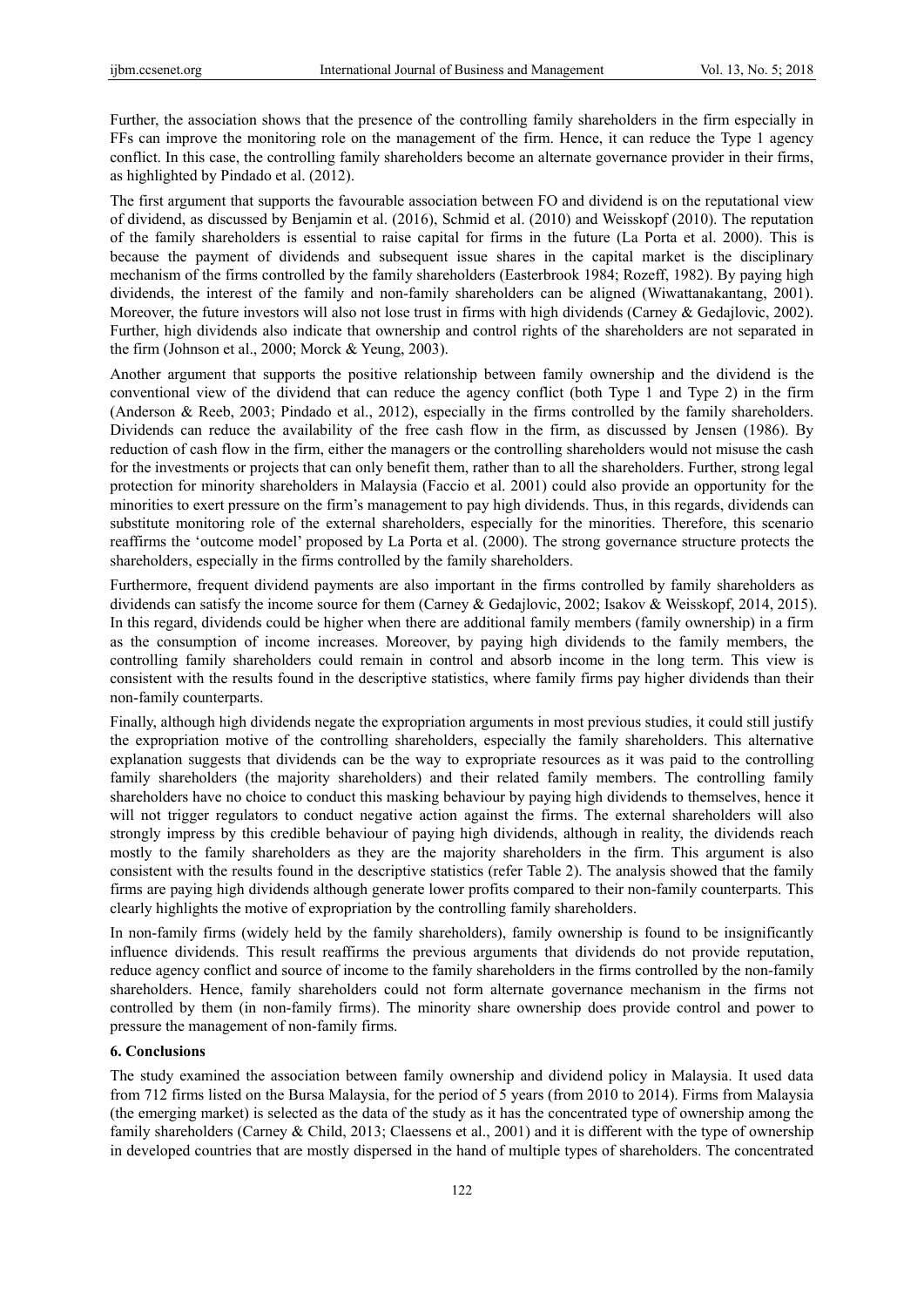and controlling type of ownership merely creates agency conflict that can influence the decision of dividend policy in these firms.

Based on the results of the study, payment of high dividends by the controlling family shareholders supported the arguments of reputational view of dividend, mitigation of agency conflict and source of income for family shareholders. These arguments are consistent with the results found in the past studies which highlight the behaviour of the controlling shareholders that are not into expropriation activities against the minority shareholders. However, in this context of the study, this view may not be relevant, especially in family firms. High dividend pay-outs can be an alternative of expropriation by the controlling family shareholders as the dividends were paid to themselves, the majority shareholders in the firm. In this regards, the interest of the family shareholders was the priorities even in the case of the dividend that can build the reputation, mitigate agency conflict and provide a source of income for the family shareholders. The controlling shareholders will not conduct expropriation activities directly as it will hurt the share price of the firm, thus it reduces the firm value. Since strong legal protection on shareholder is practiced in Malaysia (Faccio et al., 2001), family shareholders have no choice but to conduct this masking behaviour to transfer cash through dividends to their family members. Also, payment of high dividends can impress the minority shareholders in the firm (Pindado et al. 2012).

Although this study provides a significant contribution to the body of knowledge, it still has its limitations. Firstly, this study was conducted based on single country analysis, thus the results may not be applicable to the other emerging countries that have similar corporate structure. Comparison of results across multiple countries and the effort of the regulators in developing their corporate governance mechanisms can provide recommendations to develop better governance mechanism in Malaysia. For instance, the mechanism to control expropriation activities by the controlling family shareholders in the neighbouring countries that have larger and developed economies, such as from Singapore and Indonesia, can be learned.

Further, the next limitation is on the time period of analysis that only covers years after the Asian Financial Crisis. Although most of the firms in East Asian Countries are having concentrated and controlling type of ownership (Carney & Child, 2013), the payment of dividends may vary across a long period. Firms may alter their dividend pay-outs depending on the economic environment of the country and this will clearly highlight the motive of the controlling shareholders. Thus, further studies have to consider the number of years of dividend pay-outs by the controlling family shareholders that may affect the relationship between the family ownership and dividend policy.

# **References**

- Ahmad, A. C., Ishak, Z., & Abd, N. A. (2003). Corporate Governance, ownership structure and corporate diversification: Evidence from the Malaysian listed companies. *Asian Academy of Management Journal*, *8*(2), 67-89.
- Al‐Maskati, N., Bate, A. J., & Bhabra, G. S. (2015). Diversification, corporate governance and firm value in small markets: Evidence from New Zealand. *Accounting and Finance, 55*(3), 627-657. https://doi.org/10.1111/acfi.12069
- Anderson, R. C., Mansi, S. A., & Reeb, D. M. (2003). Founding family ownership and the agency cost of debt. *Journal of Financial Economics*, 68(2), 263-285. https://doi.org/10.1016/S0304-405X(03)00067-9
- Anderson, R., & Reeb, D. (2003). Founding-family ownership, corporate diversification, and firm leverage. *Journal of Law and Economics, 46*(2), 653-684. https://doi.org/10.1086/377115
- Aquenaou, S. F. O., & Di, H. (2013). Dividend policy and ownership structure: Evidence from the Casablanca Stock Exchange*. GSTF Business Review (GBR), 2*(4), 116-121. https://doi.org/10.5176/2010-4804\_2.4.259
- Benjamin, S. J., Wasiuzzaman, S., Mokhtarinia, H., & Rezaie, N. N. (2016). Family ownership and dividend pay-out in Malaysia. *International Journal of Managerial Finance, 12*(3), 314-334. https://doi.org/10.1108/IJMF-08-2014-0114
- Bokpin, G. A. (2011). Ownership structure, corporate governance and dividend performance on the Ghana Stock Exchange. *Journal of Applied Accounting Research, 12*(1), 61-73. https://doi.org/10.1108/09675421111130612
- Carney, M., & Gedajlovic, E. (2002). The coupling of ownership and control and the allocation of financial resources: Evidence from Hong Kong. *Journal of Management Studies, 39*(1), 123-146. https://doi.org/10.1111/1467-6486.00285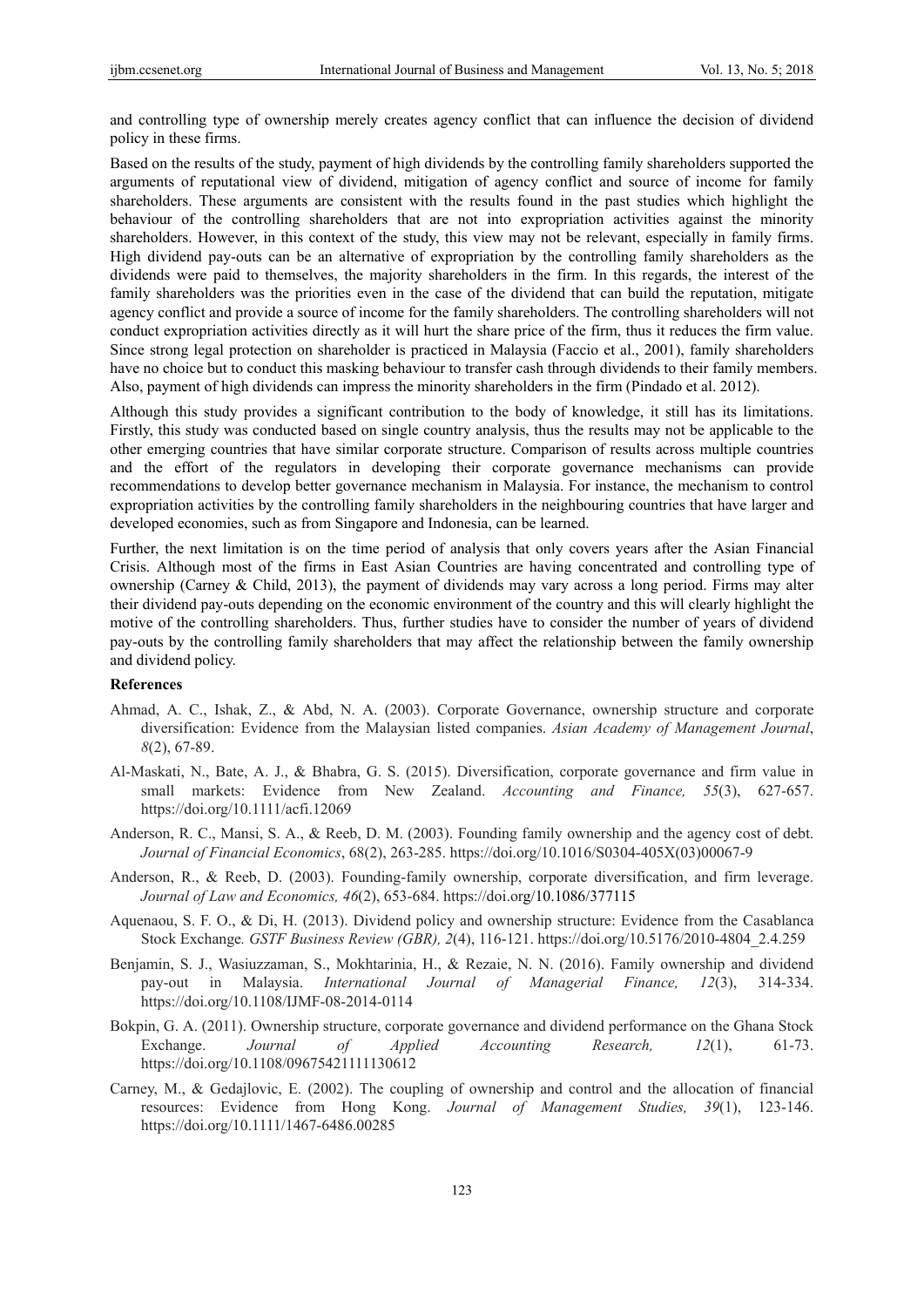- Carney, R. W., & Child, T. B. (2013). Changes to the ownership and control of East Asian corporations between 1996 and 2008: The primacy of politics. *Journal of Financial Economics*, *107*(2), 494-513. https://doi.org/10.1016/j.jfineco.2012.08.013
- Chen, Z., Cheung, Y. L., Stouraitis, A., & Wong, A. W. S. (2005). Ownership concentration, firm performance and dividend policy in Hong Kong. *Pacific-Basin Finance Journal, 13*(4), 431-449. https://doi.org/10.1016/j.pacfin.2004.12.001
- Claessens, S., Djankov, S., Fan, J., & Lang, L. (2001). *The pattern and valuation effects of corporate diversification: A comparison of the United States, Japan, and other East Asian economies* (No. 2001/127). WIDER Discussion Papers//World Institute for Development Economics (UNU-WIDER). Retrieved from http://hdl.handle.net/10419/52941
- Easterbrook, F. H. (1984). Two agency-cost explanations of dividends. *The American Economic Review, 74*(4), 650-659.
- Eisenhardt, K. M. (1989). Building theories from case study research. *Academy of Management Review, 14*(4), 532-550. https://doi.org/10.5465/AMR.1989.4308385
- Faccio, M., Lang, L. H. P., & Young, L. (2001). Dividends and expropriation. *American Economic Review, 91*(1), 54-78. https://doi.org/ 10.1257/aer.91.1.54
- Fama, E., & Jensen, M. (1983). Separation of ownership and control. *Journal of Law and Economics, 26*(2), 301-325. https://doi.org/10.1086/467037
- Fenn, G. W., & Liang, N. (2001). Corporate pay-out policy and managerial stock incentives. *Journal of Financial Economics, 60*(1), 45-72. http://doi.org/10.1016/S0304-405X(01)00039-3
- Frank, J., & Meyers, N. L. (1933). *The Modern Corporation and private property*. McMillan, NewYork. https://doi.org/10.2307/790998
- Frank, M. Z., & Goyal, V. K. (2003). Testing the pecking order theory of capital structure. *Journal of Financial Economics, 67*(2), 217-248. https://doi.org/10.1016/S0304-405X(02)00252-0
- Gaur, A. S., & Kumar, V. (2009). International diversification, business group affiliation and firm performance: Empirical evidence from India. *British Journal of Management, 20*(2), 172-186. https://doi.org/10.1111/j.1467-8551.2007.00558.x
- Ghee, W. Y., Ibrahim, M. D., & Abdul-Halim, H. (2015). Family business succession planning: Unleashing the key factors of business performance. *Asian Academy of Management Journal*, *20*(2), 103-126.
- González, M., Guzmán, A., Pombo, C., & Trujillo, M. A. (2014). Family involvement and dividend policy in closely held firms. *Family Business Review*, *27*(4), 365-385. https://doi.org/10.1177/0894486514538448
- Granger, C. W. (1969). Investigating causal relations by econometric models and cross-spectral methods. *Econometrica: Journal of the Econometric Society, 37*(3), 424-438. https://doi.org/10.2307/1912791
- Gugler, K., & Yurtoglu, B. B. (2003). Corporate Governance and dividend pay-out policy in Germany. *European Economic Review, 47*(4), 731-758. https://doi.org/10.1016/S0014-2921(02)00291-X
- Gujarati, D. N., & Porter, D. (2009). Basic Econometrics. Mc Graw-Hill International Edition.
- Hoechle, D., Schmid, M., Walter, I., & Yermack, D. (2012). How much of the diversification discount can be explained by poor corporate governance? *Journal of Financial Economics, 103*(1), 41-60. https://doi.org/10.1016/j.jfineco.2011.03.025
- Holder, M. E., Langrehr, F. W., & Hexter, J. L. (1998). Dividend policy determinants: An investigation of the influences of stakeholder theory. *Financial management, 27*(3), 73-82. https://doi.org/ 10.2307/3666276
- Hu, Y., & Izumida, S. (2008). Ownership concentration and corporate performance: A causal analysis with Japanese panel data. *Corporate Governance: An International Review, 16*(4), 342-358. https://doi.org/10.1111/j.1467-8683.2008.00690.x
- Huei, N. S. (2012). The influence of ownership, control, governance and diversification on the performance of family controlled-firms in Malaysia. Unpublished PhD Thesis. University of Northumbria, Newscastle.
- Isakov, D., & Jean-Philippe, W., (2015). Pay-out policies in founding family firms. *Journal of Corporate Finance, 33*(1), 330-344. https://doi.org/10.1016/j.jcorpfin.2015.01.003
- Isakov, D., & Weisskopf, J. P. (2014). Are founding families special blockholders? An investigation of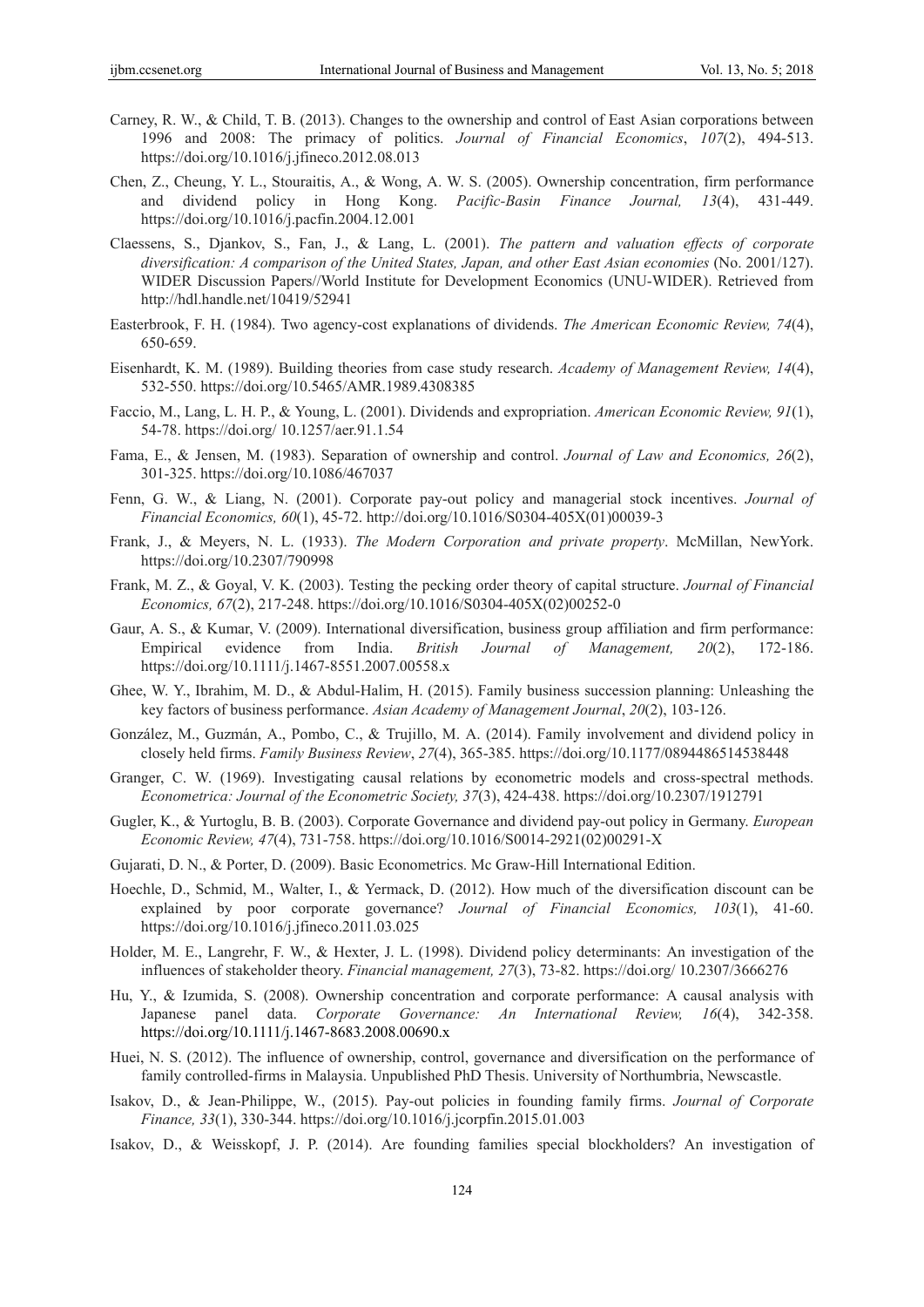controlling shareholder influence on firm performance. *Journal of Banking and Finance, 41*(1), 1-16. https://doi.org/10.1016/j.jbankfin.2013.12.012

- James, H. (1999). Owner as manager, extended horizons and the family firm. *International Journal of the Economics of Business, 6*(1), 41-56. https://doi.org/10.1080/13571519984304
- Jensen, M. C. (1986). Agency costs of free cash flow, corporate finance, and takeovers. *The American Economic Review, 76*(2), 323-329.
- Jensen, M. C., & Meckling, W. H. (1976). Theory of the firm: Managerial behaviour, agency costs and ownership structure. *Journal of Financial Economics*, *3*(4), 305-360. https://doi.org/10.1016/0304-405X(76)90026-X
- Johnson, S., Boone, P., Breach, A., & Friedman, E. (2000). Corporate Governance in the Asian financial crisis. *Journal of Financial Economics, 58*(1-2), 141-186. https://doi.org/10.1016/S0304-405X(00)00069-6
- Kang, K. H., & Lee, S. (2014). The moderating role of brand diversification on the relationship between geographic diversification and firm performance in the US lodging industry. *International Journal of Hospitality Management, 38*(1), 106-117. https://doi.org/10.1016/j.ijhm.2013.01.001
- Korajczyk, R., & Levy, A. (2003). Capital structure choice: Macroeconomic conditions and financial constraints. *Journal of Financial Economics, 68*(1), 75-109. https://doi.org/10.1016/S0304-405X(02)00249-0
- La Porta, R., Lopez-de-Silanes, F., & Shleifer, A. (1999). Corporate ownership around the world. *The Journal of Finance, 54*(2), 471-517. http://doi.org/10.1111/0022-1082.00115
- La Porta, R., Lopez-de-Silanes, F., Shleifer, A., & Vishny, R. W. (2000). Agency problems and dividend polices around the world. *The Journal of Finance, 55*(1), 1-33. https://doi.org/10.1111/0022-1082.00199
- La Porta, R., Lopez-de-Silanes, F., Shleifer, A., & Vishny, R. W. (1997). Legal determinants of external finance. *The Journal of Finance*, *52*(3), 1131-1150. https://doi.org/10.2307/2329518
- Lang, L. H. P., & Litzenberger, R. H. (1989). Dividend announcements: Cash flow signalling vs free cash flow hypothesis? *Journal of Financial Economics, 24*(1), 181-191. http://doi.org/10.1016/0304-405X(89)90077-9
- Lins, K. V., & Servaes, H. (2002). Is corporate diversification beneficial in emerging markets? *Financial Management, 31*(2), 5-31. https://doi.org/10.2307/3666220
- Lv, H., Li, W., & Gao, S. S. (2012). Dividend tunnelling and joint expropriation: Empirical evidence from China's capital market. *European Journal of Finance, 18*(3-4), 369-392. http://doi.org/10.1080/1351847X.2011.579741
- Malaysian Code of Corporate Governance 2012. Retrieved from https://www.sc.com.my/wp-content/uploads/eng/html/cg/cg2012.pdf
- Mancinelli, L., & Ozkan, A. (2006). Ownership structure and dividend policy: Evidence from Italian firms. *The European Journal of Finance, 12*(3), 265-282. https://doi.org/10.1080/13518470500249365
- Mehboob, F., Tahir, S. H., & Hussain, T. (2015). Impact of family ownership on financial decisions of a firm: An analysis of pharmaceutical and chemical sectors in Pakistan, *184*(4), 103-112.
- Miko, N. U., & Kamardin, H. (2015). Ownership structure and dividend policy of conglomerate firms in Nigeria. *Academic Journal of Interdisciplinary Studies, 4*(2), 279-286. https://doi.org/10.5901/ajis.2015.v4n2p279
- Miller, M., & Modigliani, F. (1958). The cost of capital, corporation finance and the theory of investment. *American Economic Association*, *48*(3), 261-297.
- Mishra, C. S., Randoy, T., & Jenssen, J. I. (2001). The effect of founding family influence on firm value and Corporate Governance. *Journal of International Financial Management and Accounting, 12*(3), 235-259. https://doi.org/10.1111/1467-646X.00073
- Mitnick, B. M. (1973). *Fiduciary rationality and public policy: The theory of agency and some consequences.*  Proceedings of the 1973 Annual Meeting of the American Political Science Association, NewOrleans, LA, 69. UMI, Ann Arbor, MI.
- Mitnick, B. M. (2015). *Agency theory.* Wiley Encyclopedia of Management.
- Morck, R., & Yeung, B. (2003). Agency problems in large family business groups. *Entrepreneurship Theory and Practice*, *27*(4), 367-382. https://doi.org/10.1111/1540-8520.t01-1-00015